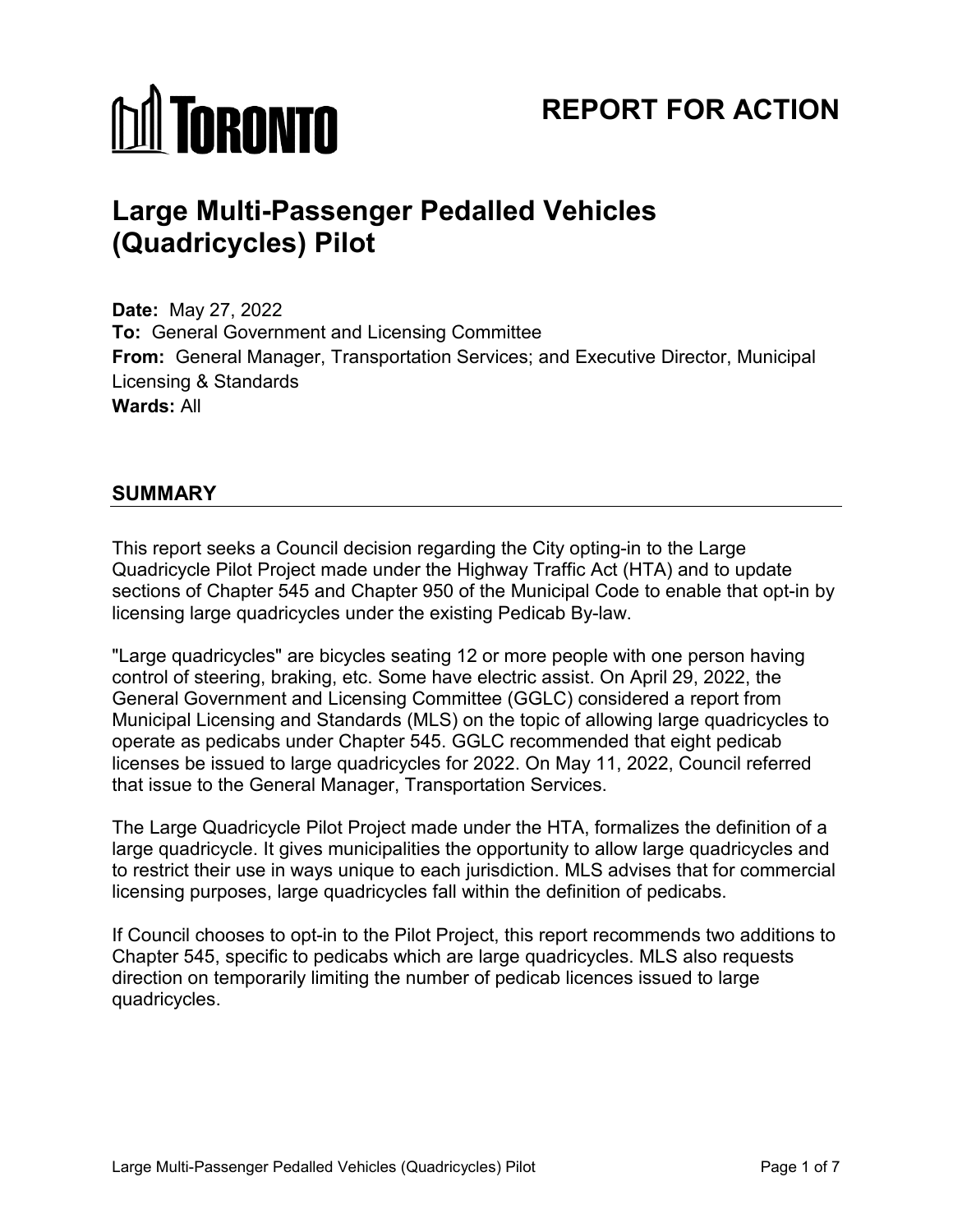### **RECOMMENDATIONS**

The General Manager, Transportation Services and the Executive Director, Municipal Licensing and Standards recommend that:

1. City Council opt-in to pilot large quadricycles under O.Reg. 411/22: Pilot Project - Large Quadricycles made under the Highway Traffic Act as outlined in the report (May 27, 2022) from the General Manager, Transportation Services, and the Executive Director, Municipal Licensing & Standards, titled "Large Multi-Passenger Pedalled Vehicles (Quadricycles) Pilot."

2. City Council amend City of Toronto Municipal Code Chapter 950, Traffic and Parking, by inserting in Section 950-101B, under the definition of "VEHICLE" the term "large quadricycle," after the term, "cargo power-assisted bicycle,";

3. City Council amend the City of Toronto Municipal Code Chapter 545, Licensing, to create additional requirements for large quadricycles operating as pedicabs as follows:

a. by inserting the following new definition in Section 545-1 in alphabetical order, to read as follows:

"LARGE QUADRICYCLE" - As defined in the Highway Traffic Act and its regulations and/or successors and includes non-assist large quadricycles and electric-assist large quadricycles as defined therein."

b. by adding to the end of Section 545-21A the following sentence, "Where a pedicab is a large quadricycle, every owner shall, in respect of each pedicab that is a large quadricycle for which a licence is held, obtain, maintain and pay for a liability insurance policy to cover the offering and operating of each such pedicab for hire with a limit of not less than \$2 million combined bodily injury, death and property damage, exclusive of costs and interest, for any one accident or occurrence."

c. by adding a new Section 545-29.3, "Where a pedicab is a large quadricycle, it may not operate on any roadway for which the General Manager, Transportation Services, has not given prior written approval. The General Manager Transportation Services may amend or revoke any approval granted, upon at least 48 hours' notice.

4. City Council direct the Executive Director, Municipal Licensing and Standards, to issue no more than eight pedicab licences for large quadricycles, with a maximum of 16 passengers per pedicab, and no more than four pedicab licences to be issued for large quadricycles for any single operating company. Each licence shall be for the period of one year.

5. City Council direct the Executive Director, Municipal Licensing and Standards in consultation with Transportation Services, Economic Development and Culture and other divisions, as appropriate, to consult with relevant stakeholders, including emergency services and the Toronto Transit Commission, and the public on the impacts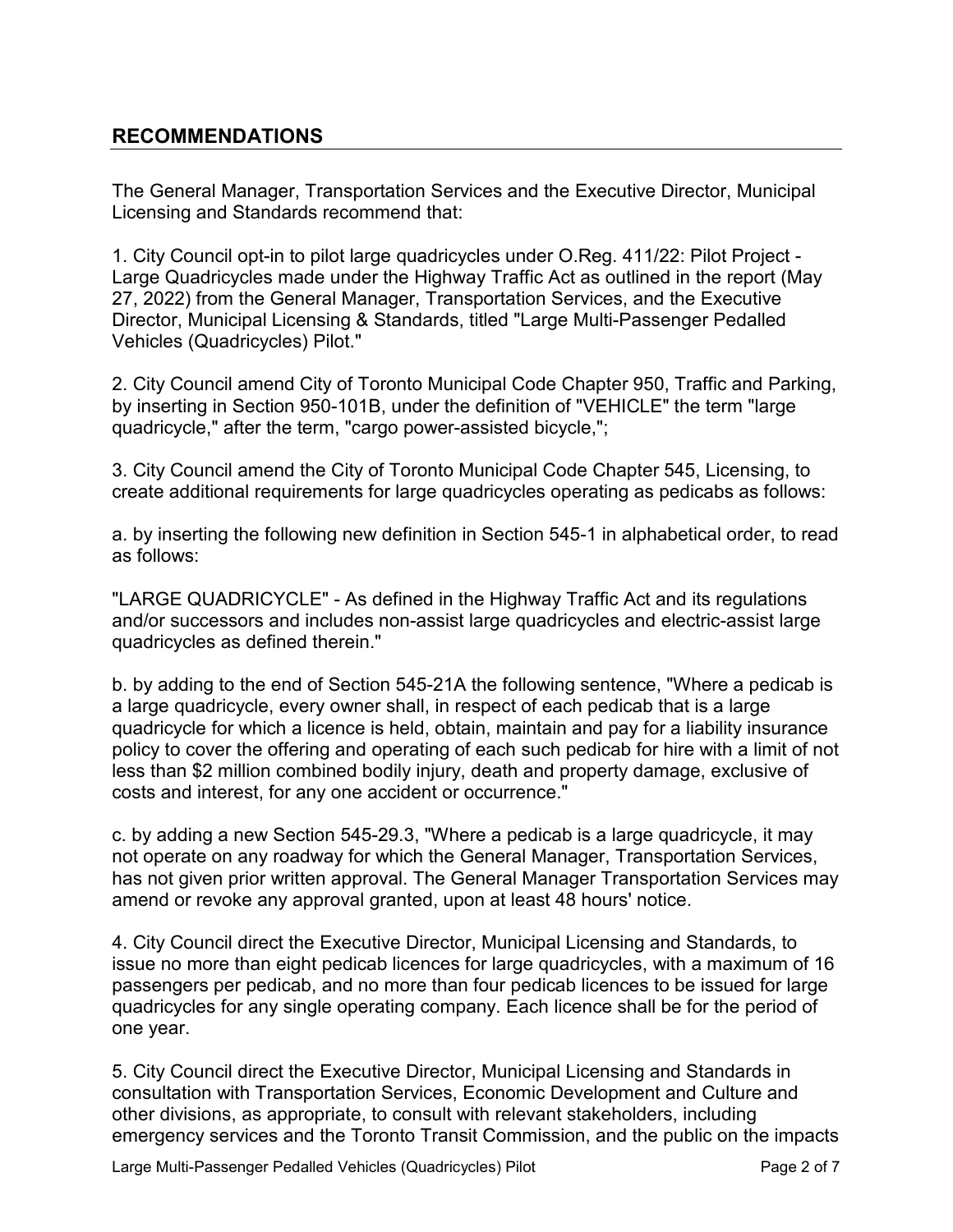of large quadricycles on city streets and any proposed regulatory changes, and to include a summary of these consultation efforts and proposed amendments to the regulation of large quadricycles in a report to the appropriate Committee(s) in the first quarter of 2023.

6. City Council authorize the City Solicitor to introduce the necessary bills to give effect to City Council's decision and City Council authorize the City Solicitor to make any necessary clarifications, refinements, minor modifications, technical amendments, or bylaw amendments as may be identified by the City Solicitor, Executive Director, Municipal Licensing and Standards, or General Manager, Transportation Services, in order to give effect to Parts 1 to 5, inclusive, above.

#### **FINANCIAL IMPACT**

There are no current or known future year financial impacts arising from the recommendations contained in this report.

The Chief Financial Officer and Treasurer has reviewed this report and agrees with the financial implications as identified in the Financial Impact Section.

# **DECISION HISTORY**

City Council, at its meeting on May 11, 2022, referred the issue of Large Multi-Passenger Pedalled Vehicles on City Streets to the General Manager, Transportation Services and directed the General Manager of Transportation Services to report directly to City Council no later than the July 2022 meeting. <http://app.toronto.ca/tmmis/viewAgendaItemHistory.do?item=2022.GL30.11>

# **COMMENTS**

"Large quadricycles" are bicycles seating 12 or more people with one person having control of steering, braking, etc. Some have electric assist. Large quadricycles have a variety of potential uses such as in charitable events and parades. The most common use is when they are operated as a tour vehicle for groups to travel between pubs or other destinations. Such businesses target tourists, corporate social events and parties; they typically operate on a fixed route and fixed schedule with each group.

Chapter 545, Licensing, defines a pedicab as a vehicle drawn, propelled, or driven by human muscular power, with or without the assistance of an electric motor, and includes a pedal powered rickshaw. Pedicab owners and drivers are required to obtain a business licence to operate, and to comply with other provisions of Chapter 545 requiring the vehicles to be clean, in good repair, and have insurance, among other things. Chapter 545 limits the number of passengers to two per pedicab, unless the Executive Director approves any increase.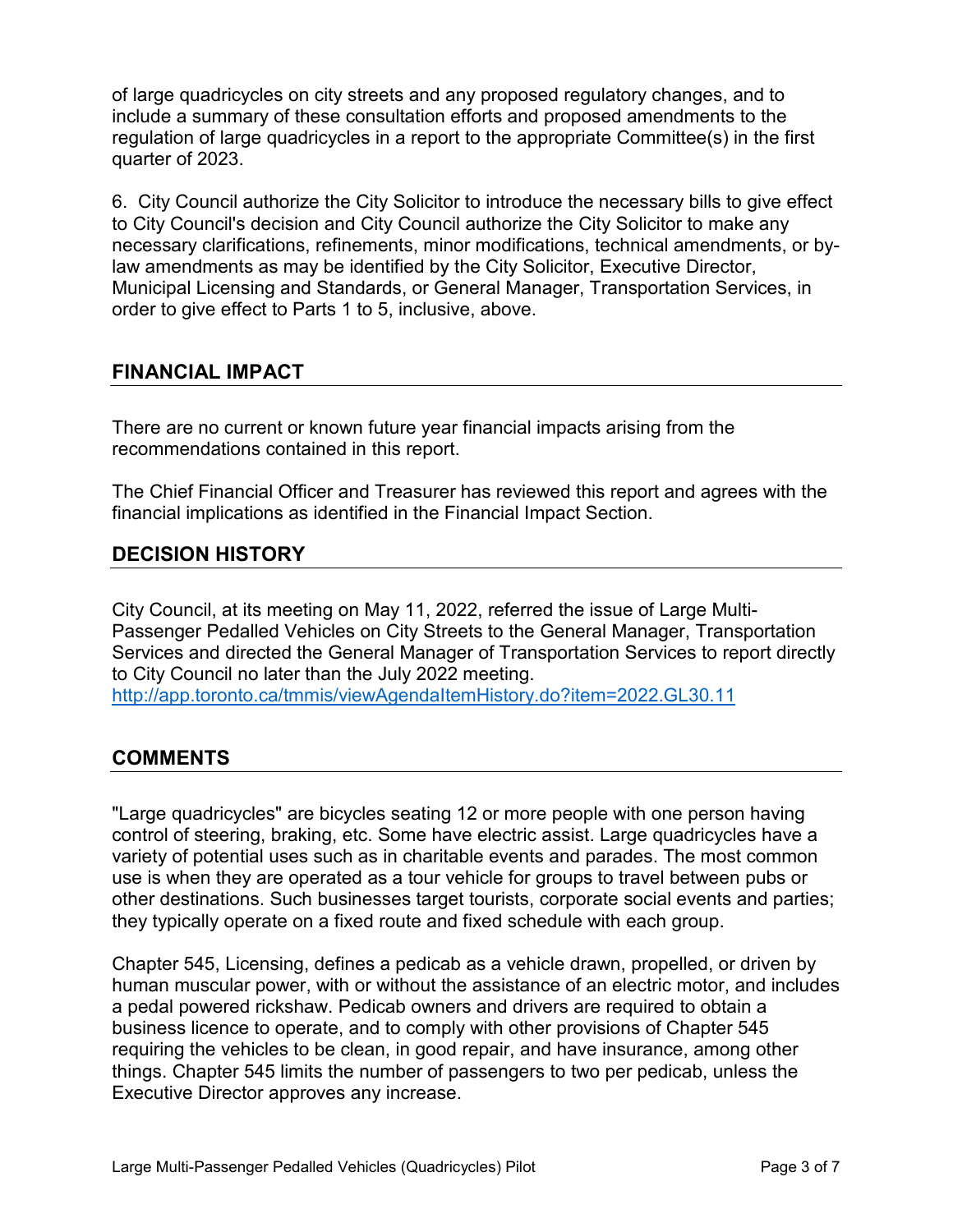For commercial licensing purposes, large quadricycles fall within the definition of pedicabs. The amendment recommended in this report also opens opportunity for large quadricycles to be used for non-commercial purposes (e.g. special events, charitable rides) without licensing from MLS. Transportation Services will monitor and include relevant feedback in the referenced 2023 report.

# **Decision History**

At its April 29 meeting, the City's General Government & Licensing Committee (GGLC), considered a report from Municipal Licensing and Standards and Legal Services on [Large Multi-Passenger Pedalled Vehicles on City Streets.](http://app.toronto.ca/tmmis/viewAgendaItemHistory.do?item=2022.GL30.11) The report requested Council direction on whether the Executive Director, MLS, should issue two licenses to "Large Multi-Passenger Pedalled Vehicles" (otherwise known as large quadricycles) that would operate as pedicabs with up to 16 passengers and require holders of such licences to maintain a minimum of \$2,000,000 in insurance, or to refuse issuance of licences pending further reporting on the matter.

After the agenda was posted but before the GGLC meeting, the City received notification that O.Reg. 411/22: Pilot Project - Large Quadricycles had been made under the Highway Traffic Act to enable trialing of this type of pedalled vehicle for a period of 10 years. This regulation prohibits the use of large quadricycles on all roads except when a municipality opts into the Pilot Project by creating applicable by-laws for large quadricycles to operate in their jurisdictions. If large quadricycles are to operate in Toronto, it is necessary for the City to opt-in to the Pilot Project.

On April 29, 2022, GGLC decided to recommend to Council that the City issue eight pedicab licences to large quadricycles. This motion from GGLC was considered by City Council at its meeting on May 11, 2022. Councillors expressed questions and concerns about traffic impacts, conflict with special events and with large construction projects and sought more information from Transportation Services. The report was referred to the General Manager of Transportation Services who was directed to report directly to City Council no later than the July 2022 meeting.

# **Large Quadricycle Pilot Program - Ministry of Transportation of Ontario**

The newly announced O.Reg. 411/22: Pilot Project - Large Quadricycles under the Highway Traffic Act provides that a large quadricycle must:

- Have a maximum operating speed of 16km/hr on a level surface
- Have a single seat from which the vehicle is steered and controlled
- Have a minimum of 12 seating positions, at least one of which is reserved for a licenced driver and not equipped with pedals
- Display a slow-moving vehicle sign on the rear of the large quadricycle
- Meet safety equipment requirements including being equipped with a steering wheel, service brakes, parking and/or emergency brakes, rear-view mirror, horn or bell, good-quality tires, head lights, tail lights, turn signals, brake lights and reflectors.

O.Reg. 411/22 further stipulates that when operating a large quadricycle:

• The driver must have a valid Ontario driver's licence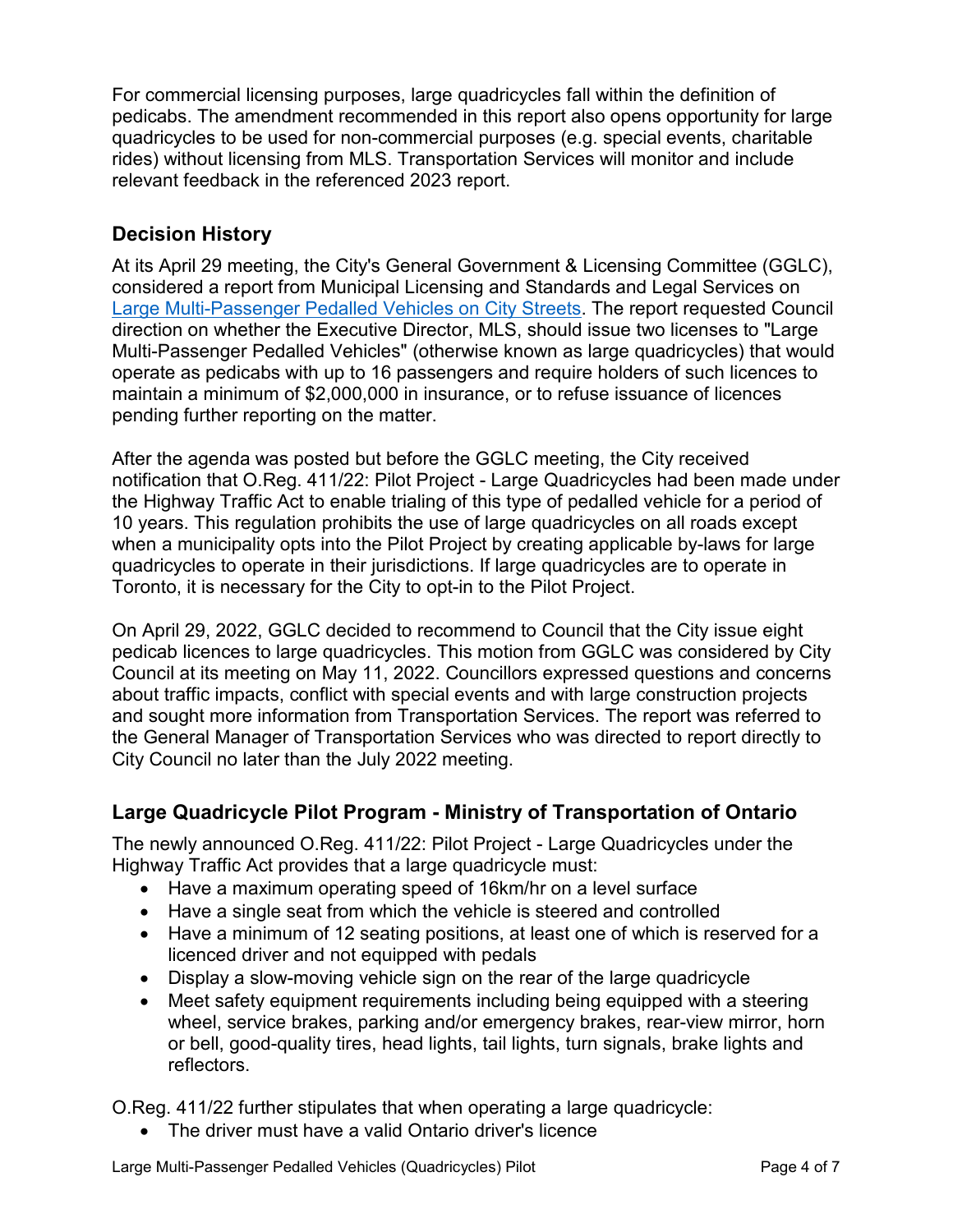- Number of passengers must be less than or equal to the number of seating positions available
- Passengers of all ages are allowed as long as their feet can reach the pedals and hands reach the shelf; otherwise they must sit on the back bench
- Passengers under 18 must wear bicycle helmets
- Large quadricycles must not operate on roads with speed limits exceeding 80km/h and do not need to stop at railway crossings.

The regulation gives latitude for municipalities to further restrict how and where these vehicles can be operated, including but not limited to restricting use to roads with lower speed limits or only specific roads. Companion guidelines produced by the Ministry of Transportation for municipalities recommend adding expectations and requirements around such things as contracts, business licences and operating agreements.

### **History of Interest from Large Quadricycle Operators**

City staff have received inquiries over the years by large quadricycle operators wishing to operate on city streets. Generally speaking, the proposals received have been by operators wishing to take tour groups between several downtown brewery or winery locations along pre-defined routes. These businesses generally operate seasonally, with tours running in Spring, Summer and Fall.

Large quadricycles have a history of use for these tourism purposes in US cities such as Nashville and Boston as well as Canadian locations such as Calgary, Saskatoon, Niagara-on-the-Lake and Ottawa. The MTO Pilot Project is a method to formalize the definition and use of this type of bicycle, following these experiences in other Ontario cities.

# **Existing Restrictions if Licensed Under Pedicab By-Law**

The City of Toronto has an existing by-law for pedicabs (Chapter 545, Article III), defined as "A vehicle drawn, propelled or driven by human muscular power, with or without the assistance of an electric motor, and includes a pedal-powered rickshaw." The majority of the pedicab by-law can be reasonably applied to large quadricycles, including matching the O.Reg.411/22 stipulation that operators must hold a valid Ontario Driver's Licence (Chapter 545-35). It requires each pedal vehicle and each driver to be individually licenced (Chapter 545-17, 545-18, 545-19 and 545-20). Two specific amendments to sub-sections in Chapter 545 will modify the Pedicab By-Law to suit the use case of large quadricycles.

Chapter 545, Section 545-21 requires each pedicab operator to maintain and pay for a liability insurance policy with a limit of not less than \$1 million. The greater number of passengers carried on a large quadricycle requires a higher minimum insurance requirement, recommended to be \$2 million.

Under Chapter 545, Sections 545-29.1 and 545-29.2 restrict pedicabs from operating during afternoon peak hours on weekdays and on four specific sections of road in the downtown area. It is recommended to require pre-approval by the General Manager, Transportation Services, of fixed routes for large quadricycle operators and giving the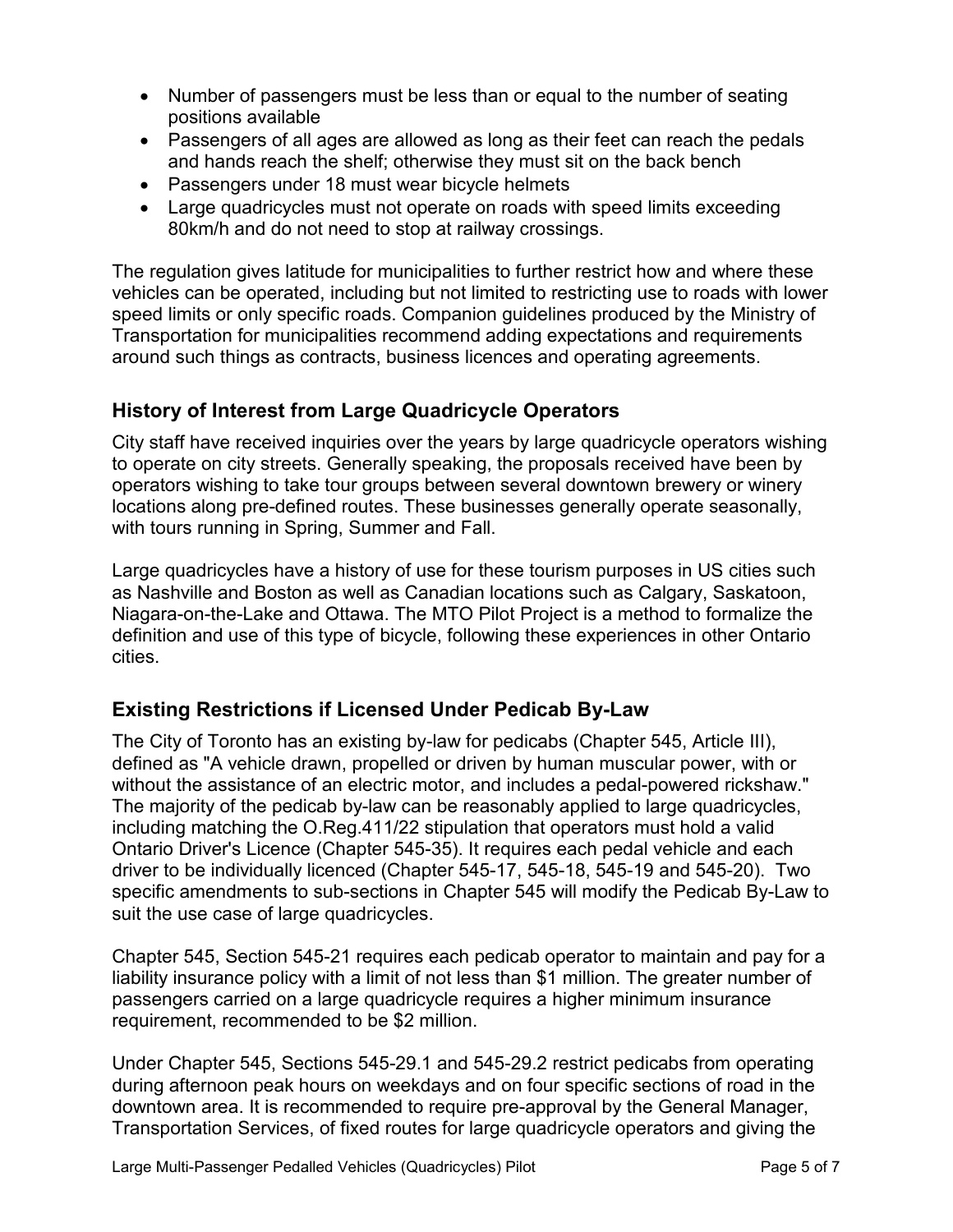General Manager latitude to alter that approval based on events, construction and other conflicting activities, reflecting the larger size and greater potential for traffic conflict from these vehicles.

## **Assessment of the Issue**

It is believed feasible for 2022 to license large quadricycles as pedicabs under Chapter 545, Licensing, Article III, with two modifications to mitigate potential impacts.

- Issuing a maximum of eight pedicab licences for large quadricycles for the 2022 season, with no more than four pedicab licences for large quadricycles issued to a single operating company.
- Requiring large quadricycle operators to obtain prior written approval of routing from the General Manager, Transportation Services, where such approval can be amended or revoked with no less than 48 hours' notice.

This pilot project approach will enable Transportation Services to better understand the Toronto-specific use of large quadricycles and the interaction of these vehicles with other road users. The authority of the General Manager, Transportation Services to preapprove routes and amend or revoke permission provides flexibility to account for special events, construction and other conflicting activities in the right-of-way. This authority is particularly important given the planned intensity of construction activities in the downtown area in the coming years.

Route pre-approval and assessment of impacts will include consideration of:

- Focus on downtown and tourist areas and operators' desired routes
- Particular impacts of large quadricycles operating on streets having only a single motor vehicle travel lane in each direction
- Impact on TTC operations
- Left hand turn concerns (especially in places where they need to change lanes to access a turning lane)
- Event- and construction-based conflicts
- Issues of speed but also combined number of large quadricycles at one time and/or in an hour given potential for overlapping routes